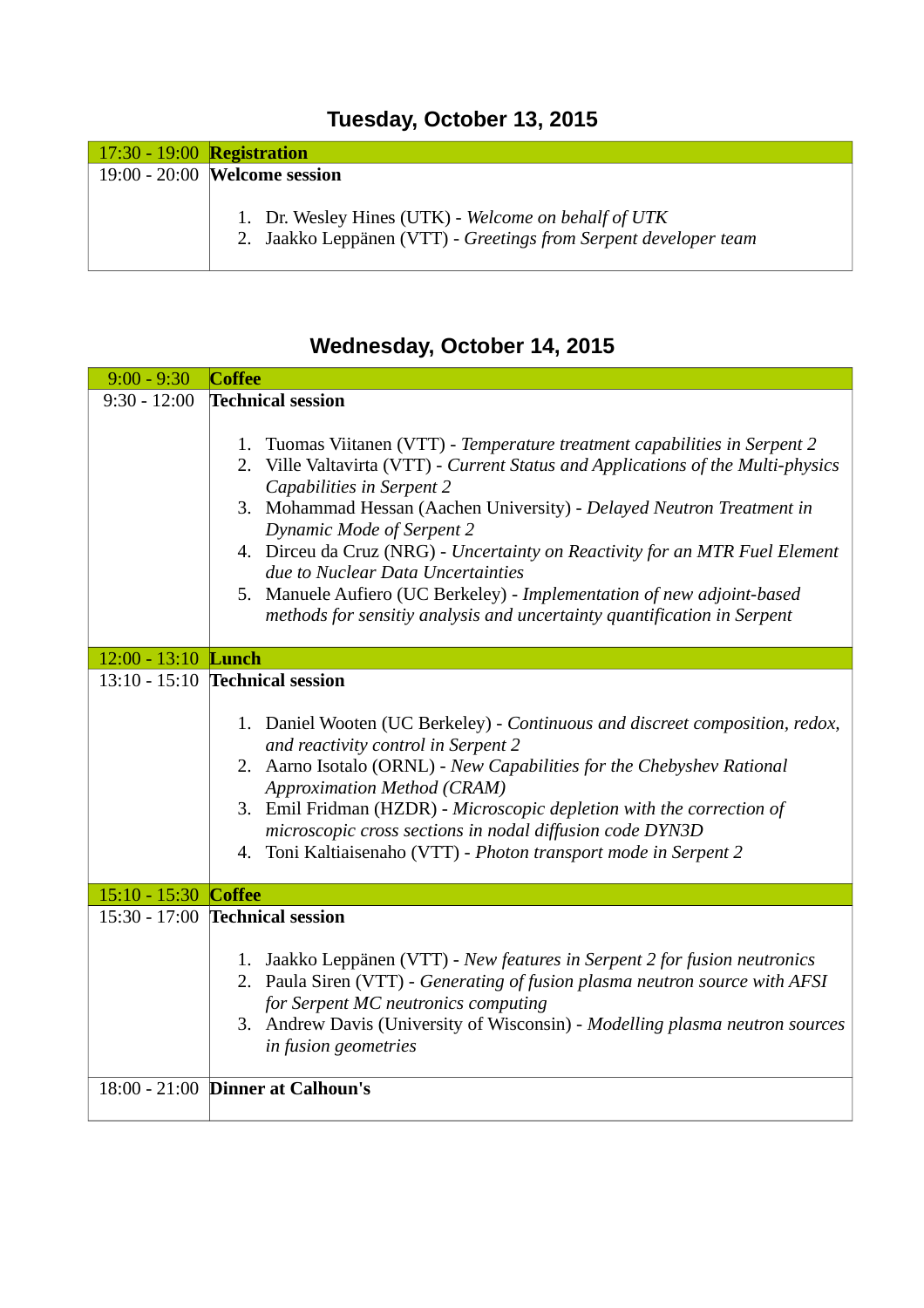| $9:00 - 9:30$       | Coffee                                                                                                                                                                                                                                                                                                                                                                                                                         |
|---------------------|--------------------------------------------------------------------------------------------------------------------------------------------------------------------------------------------------------------------------------------------------------------------------------------------------------------------------------------------------------------------------------------------------------------------------------|
| $9:30 - 12:00$      | <b>Technical session</b><br>1. Riku Tuominen (VTT) - Coupling Serpent and OpenFOAM<br>2. Ville Valtavirta (VTT) / Miriam Knebel (Juelich) - Monte Carlo neutron<br>transport and thermal-hydraulic simulations using Serpent 2/<br><b>SUBCHANFLOW</b><br>3. Ville Valtavirta (VTT) / Miriam Knebel (Juelich) - Validation of Serpent 2-<br>DYNSUB tool chain using the Special Power Excursion Reactor Test III<br>(SPERT III) |
|                     | 4. Emil Fridman (HZDR) - On the use of the SPH method in nodal diffusion<br>analyses of SFRs<br>5. Emil Fridman (HZDR) - Modeling of thermal expansion effects in SFRs with<br>Serpent/DYN3D                                                                                                                                                                                                                                   |
| 12:00 - 13:10 Lunch |                                                                                                                                                                                                                                                                                                                                                                                                                                |
|                     | 13:10 - 17:20 Technical visit to ORNL<br>Bus transportation to ORNL<br>Tour at the X-10 reactor<br>$\bullet$<br>Bus transportation back to Knoxville                                                                                                                                                                                                                                                                           |

## **Thursday, October 15, 2015**